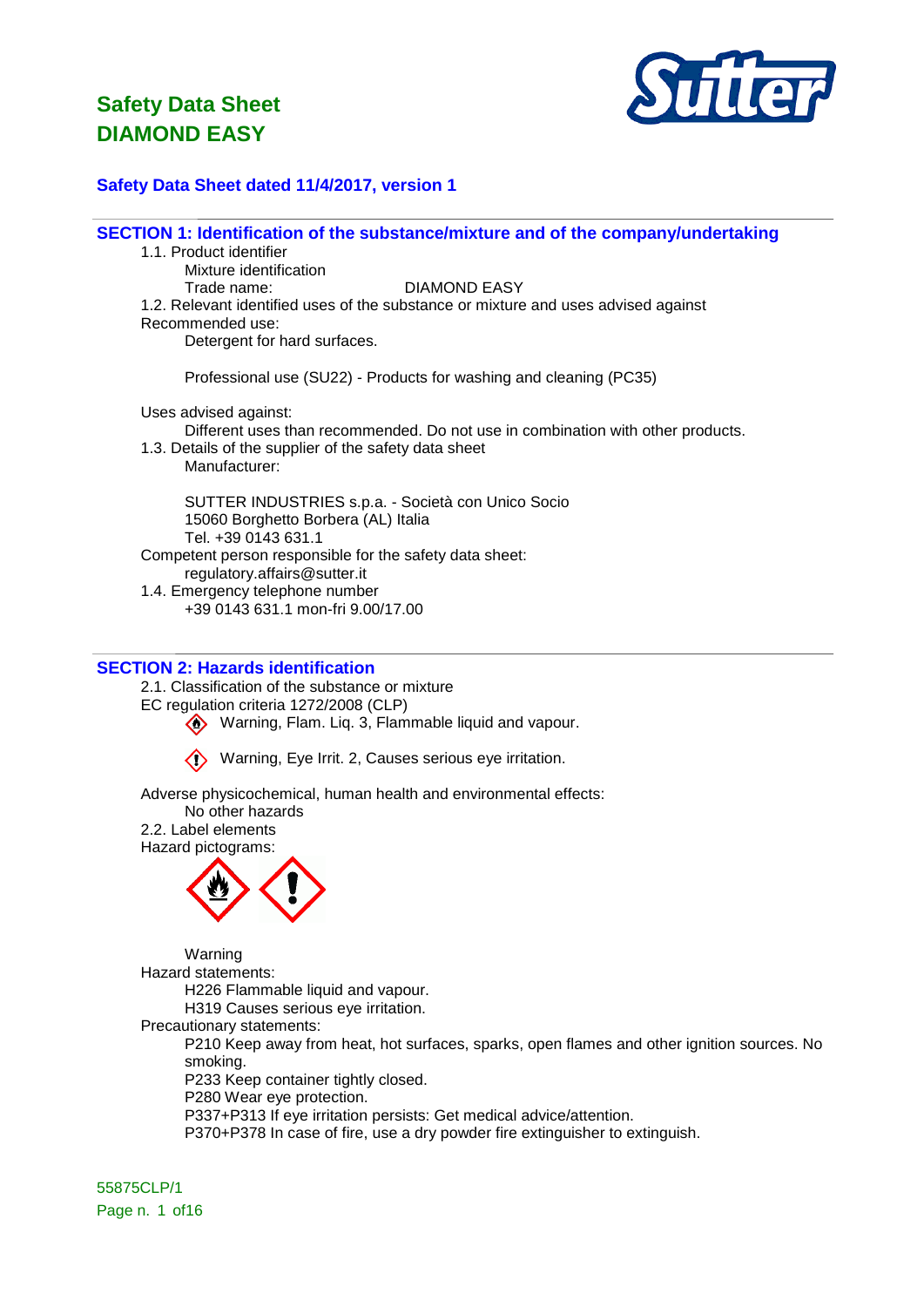

Special Provisions:

EUH210 Only for professional use. Safety data sheet available on request.

Product contents: anionic surfactants < 5 % The product also contains: Perfumes Preservatives: METHYLISOTHIAZOLINONE, BENZISOTHIAZOLINONE Special provisions according to Annex XVII of REACH and subsequent amendments: None

2.3. Other hazards

vPvB Substances: None - PBT Substances: None Other Hazards: No other hazards

#### **SECTION 3: Composition/information on ingredients**

- 3.1. Substances
	- Not Applicable, the product is a mixture.
- 3.2. Mixtures
	- Hazardous components within the meaning of the CLP regulation and related classification: >= 25% - < 30% ETHANOL
		- REACH No.: 01-2119457610-43, Index number: 603-002-00-5, CAS: 64-17-5, EC: 200-578-6
		- $\oslash$  2.6/2 Flam. Liq. 2 H225
		- $\langle \rangle$  3.3/2 Eye Irrit. 2 H319

>= 7% - < 10% 1-METHOXY-2-PROPANOL; MONOPROPYLENE GLYCOL METHYL ETHER

REACH No.: 01-2119457435-35, Index number: 603-064-00-3, CAS: 107-98-2, EC: 203-539-1

2.6/3 Flam. Liq. 3 H226

 $\circ$  3.8/3 STOT SE 3 H336

>= 3% - < 5% ALKYL ETHER SULFATE C12-14, SODIUM SALT REACH No.: 01-2119488639-16, CAS: 68891-38-3, EC: 500-234-8  $\langle \rangle$  3.2/2 Skin Irrit. 2 H315 4.1/C3 Aquatic Chronic 3 H412

 $\leftrightarrow$  3.3/1 Eye Dam. 1 H318

- >= 1% < 3% PROPAN-2-OL
	- REACH No.: 01-2119457558-25, Index number: 603-117-00-0, CAS: 67-63-0, EC: 200-661-7
- $\circled{2}$  2.6/2 Flam. Liq. 2 H225
- $\bullet$  3.3/2 Eye Irrit. 2 H319
- $\circ$  3.8/3 STOT SE 3 H336

55875CLP/1 Page n. 2 of16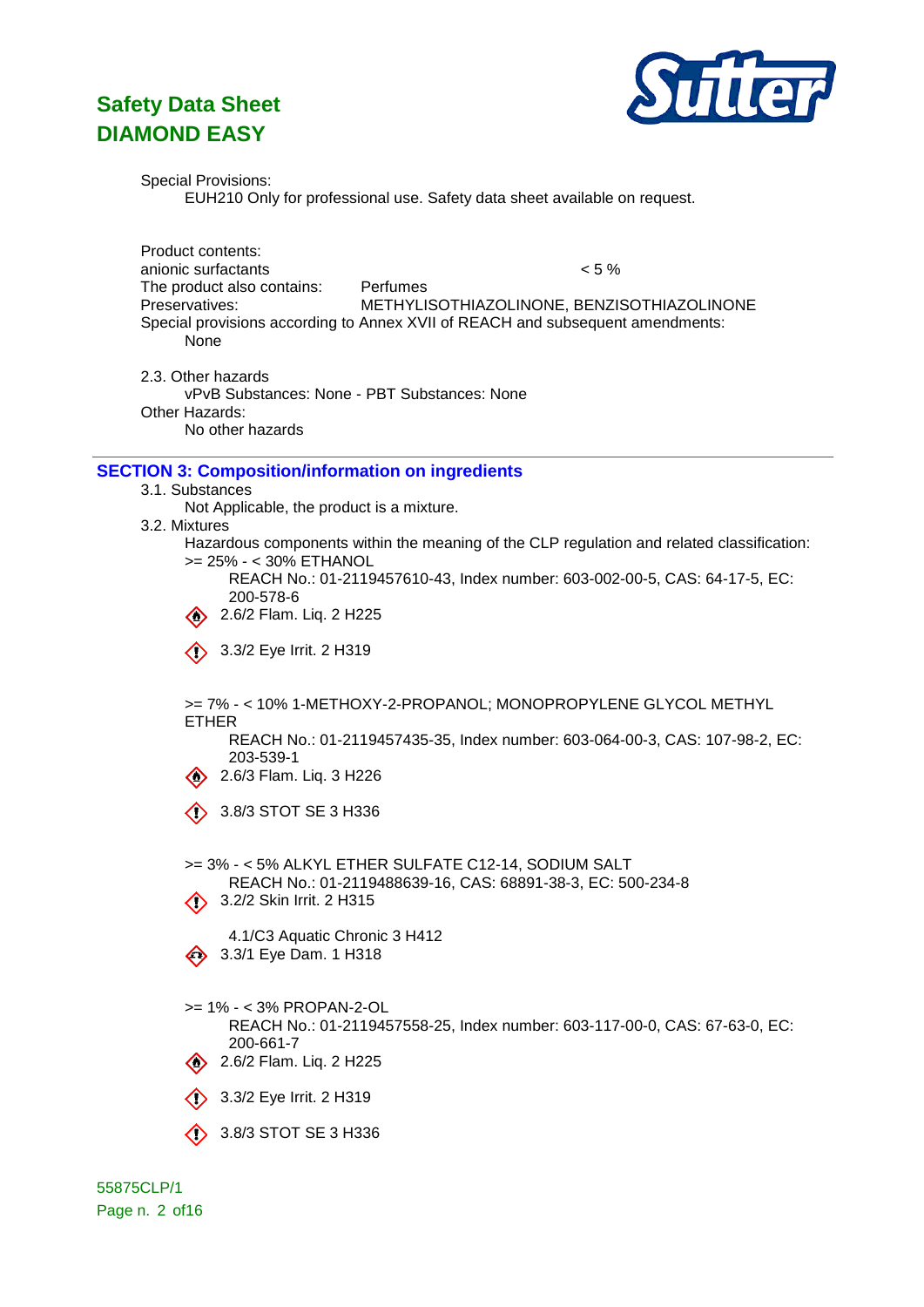

- >= 0.1% < 0.25% 2-AMINOETHANOL
	- REACH No.: 01-2119486455-28, Index number: 603-030-00-8, CAS: 141-43-5, EC: 205-483-3
- 43.2/1B Skin Corr. 1B H314
- $\bigcirc$  3.1/4/Oral Acute Tox. 4 H302
- $\bullet$  3.1/4/Inhal Acute Tox. 4 H332
- 3.1/4/Dermal Acute Tox. 4 H312
- 3.8/3 STOT SE 3 H335
	- 4.1/C3 Aquatic Chronic 3 H412

#### **SECTION 4: First aid measures**

4.1. Description of first aid measures

In case of skin contact:

Immediately take off all contaminated clothing.

Areas of the body that have - or are only even suspected of having - come into contact with the product must be rinsed immediately with plenty of running water and possibly with soap. Wash thoroughly the body (shower or bath).

Remove contaminated clothing immediately and dispose off safely.

After contact with skin, wash immediately with soap and plenty of water.

#### In case of eyes contact:

After contact with the eyes, rinse with water with the eyelids open for a sufficient length of time, then consult an opthalmologist immediately. Protect uninjured eye.

In case of Ingestion:

Do not under any circumstances induce vomiting. OBTAIN A MEDICAL EXAMINATION IMMEDIATELY.

In case of Inhalation:

Remove casualty to fresh air and keep warm and at rest.

4.2. Most important symptoms and effects, both acute and delayed

Acute effects:

Skin and eye irritation for contact

Irritation interior system if swallowed.

Until revison date of this document, are unknown chronic effects from the mixture contact with skin, eyes, inhalation, ingestion.

4.3. Indication of any immediate medical attention and special treatment needed

In case of accident or unwellness, seek medical advice immediately (show directions for use or safety data sheet if possible).

Treatment:

Until the revision date of this document, no adverse effects and symptoms to exposure of the product are known, including chemical reactivity and instability.

### **SECTION 5: Firefighting measures**

5.1. Extinguishing media

Suitable extinguishing media: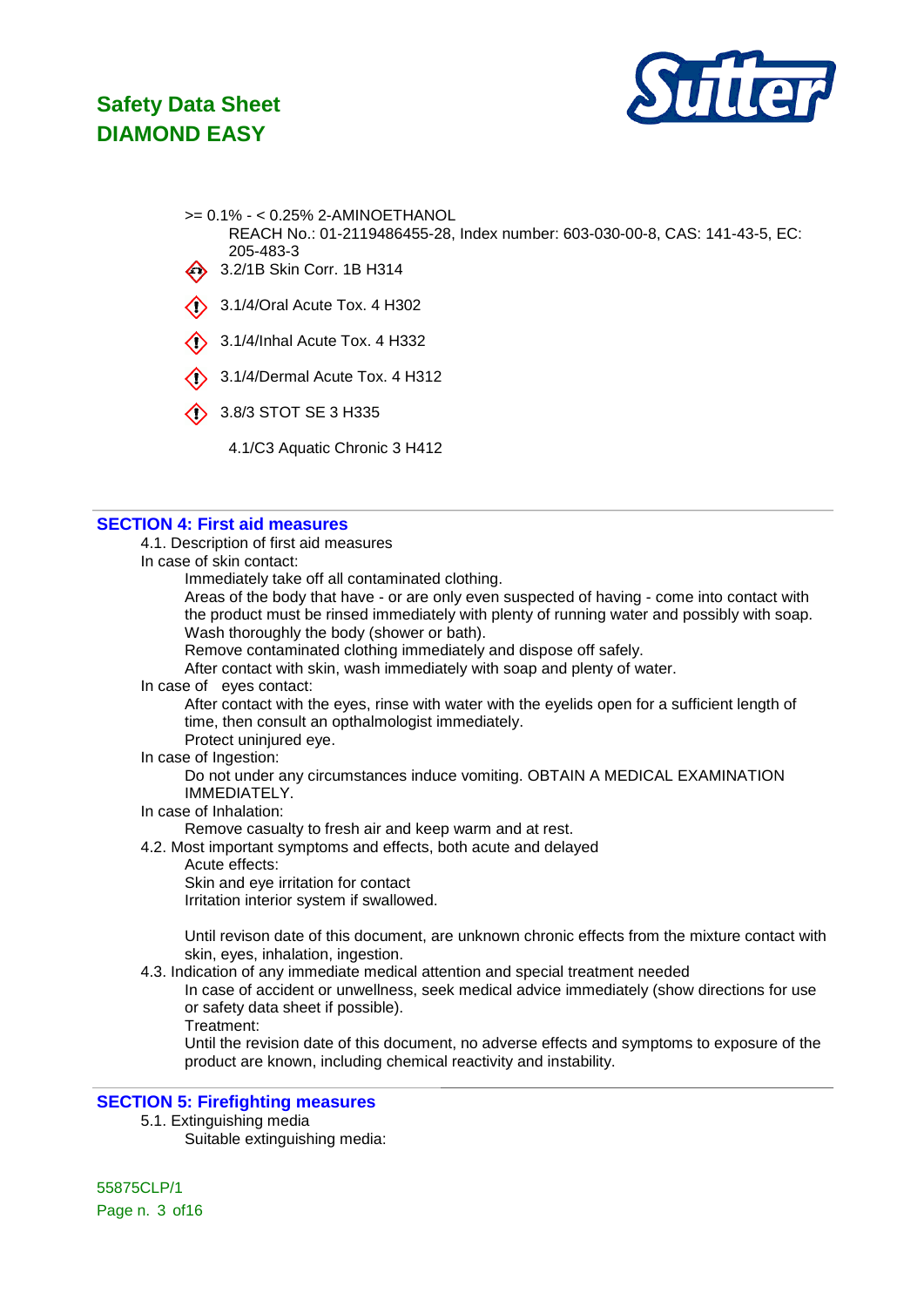

In case of fire, use a dry powder fire extinguisher to extinguish. Extinguishing media which must not be used for safety reasons: None in particular.

5.2. Special hazards arising from the substance or mixture

The mixture does not contain ingredients classified as explosive according to EC Regulation 1272/2008 (CLP).

Do not inhale explosion and combustion gases.

Burning produces heavy smoke.

- 5.3. Advice for firefighters
	- Use suitable breathing apparatus .

Collect contaminated fire extinguishing water separately. This must not be discharged into drains.

Move undamaged containers from immediate hazard area if it can be done safely. The mixture does not contain ingredients classified as explosive according to EC Regulation 1272/2008 (CLP).

#### **SECTION 6: Accidental release measures**

- 6.1. Personal precautions, protective equipment and emergency procedures
	- Wear personal protection equipment.
	- Remove all sources of ignition.

Remove persons to safety.

See protective measures under point 7 and 8.

6.2. Environmental precautions

Do not allow to enter into soil/subsoil. Do not allow to enter into surface water or drains. Retain contaminated washing water and dispose it.

In case of gas escape or of entry into waterways, soil or drains, inform the responsible authorities.

Suitable material for taking up: absorbing material, organic, sand

6.3. Methods and material for containment and cleaning up

Wash with plenty of water. To converge the product in containment tanks.

6.4. Reference to other sections See also section 8 and 13

### **SECTION 7: Handling and storage**

7.1. Precautions for safe handling Avoid contact with skin and eyes, inhalation of vapours and mists. Don't use empty container before they have been cleaned. Before making transfer operations, assure that there aren't any incompatible material residuals in the containers. Contamined clothing should be changed before entering eating areas. Do not eat or drink while working. See also section 8 for recommended protective equipment. 7.2. Conditions for safe storage, including any incompatibilities Store away from sunlight.

Store in a cool and well ventilated place. Store away from heat sources.

Do not store in open or unlabeled containers.

Store at below 20 °C. Keep away from unguarded flame and heat sources. Avoid direct exposure to sunlight.

Keep away from unguarded flame, sparks, and heat sources. Avoid direct exposure to sunlight.

Keep away from food, drink and feed.

Incompatible materials:

55875CLP/1 Page n. 4 of 16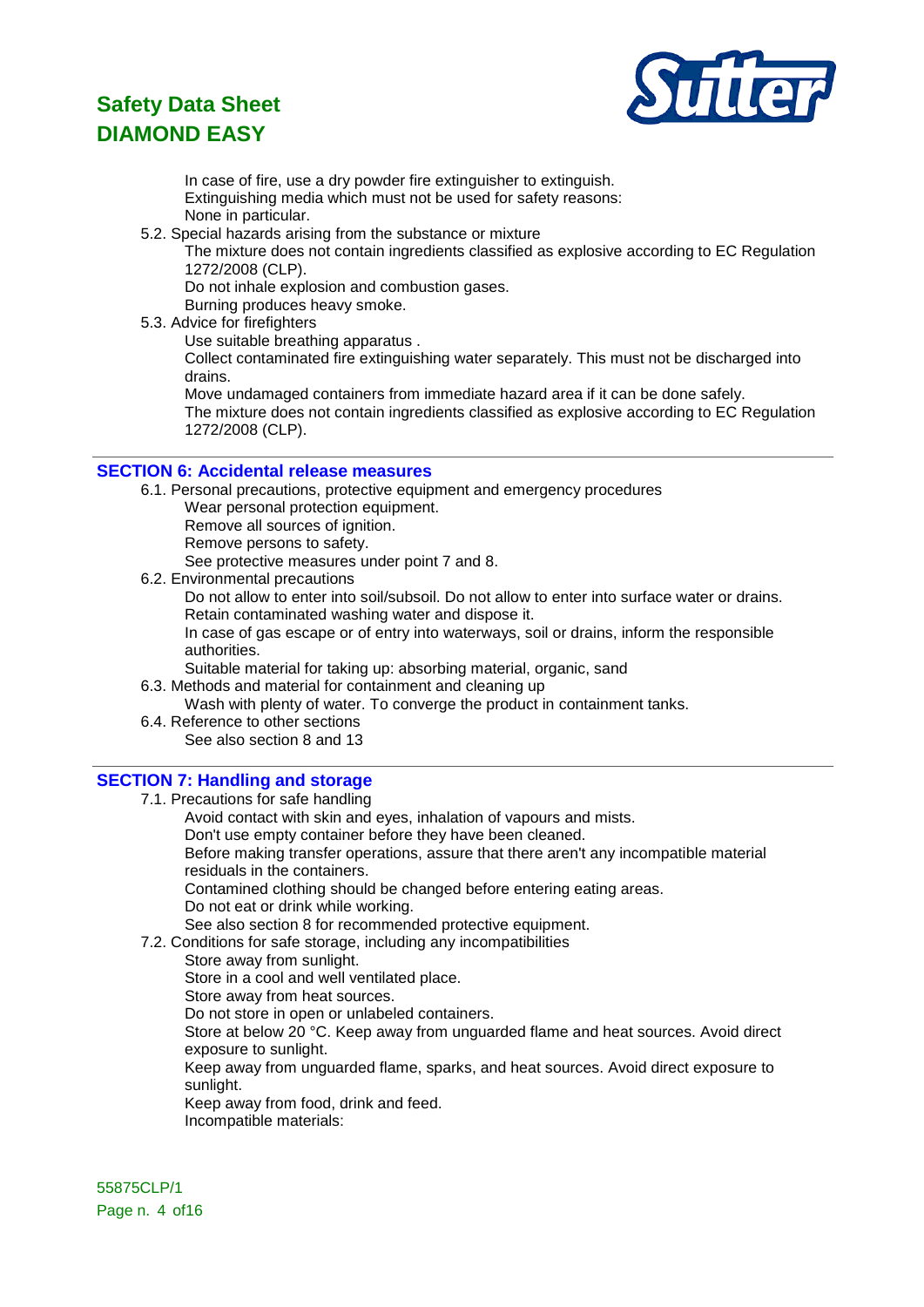

Until the revision date of this document, no adverse effects and symptoms to exposure of the product are known, including chemical reactivity and instability. see also 1.2 and 7.2. See section 10.

Instructions as regards storage premises:

Cool and adequately ventilated.

7.3. Specific end use(s)

None in particular, see paragraph 1.2

### **SECTION 8: Exposure controls/personal protection**

#### 8.1. Control parameters

Until the revision date of this document, no experimental data are available for the mixture. elow, listed occupational exposure limits, if available, for the components listed in paragraph 3.2.

ETHANOL - CAS: 64-17-5

EU - TWA(8h): 1920 mg/m3, 1000 ppm - Notes: WEL

ACGIH - STEL: 1000 ppm - Notes: A3 - URT irr

1-METHOXY-2-PROPANOL; MONOPROPYLENE GLYCOL METHYL ETHER - CAS: 107-98-2

EU - TWA(8h): 375 mg/m3, 100 ppm - STEL: 563 mg/m3, 150 ppm - Notes: Skin ACGIH - TWA(8h): 50 ppm - STEL: 100 ppm - Notes: A4 - Eye and URT irr

PROPAN-2-OL - CAS: 67-63-0

ACGIH - TWA(8h): 200 ppm - STEL: 400 ppm - Notes: A4, BEI - Eye and URT irr, CNS impair

2-AMINOETHANOL - CAS: 141-43-5

EU - TWA(8h): 2.5 mg/m3, 1 ppm - STEL: 7.6 mg/m3, 3 ppm - Notes: Skin ACGIH - TWA(8h): 3 ppm - STEL: 6 ppm - Notes: Eye and skin irr

### DNEL Exposure Limit Values

Until the revision date of this document, no experimental data are available for the mixture. Below, listed the DNEL exposure limits, if available, for the components listed in paragraph 3.2.

ETHANOL - CAS: 64-17-5

Worker Industry: 1900 mg/m3 - Exposure: Human Inhalation - Frequency: Short Term, local effects

Worker Industry: 950 mg/m3 - Exposure: Human Inhalation - Frequency: Long Term, systemic effects

Worker Industry: 343 mg/kg - Exposure: Human Dermal - Frequency: Long Term, systemic effects - Notes: bw/day

1-METHOXY-2-PROPANOL; MONOPROPYLENE GLYCOL METHYL ETHER - CAS: 107-98-2

Worker Industry: 50.6 mg/kg - Consumer: 18.1 mg/kg - Exposure: Human Dermal - Frequency: Long Term, systemic effects

Worker Industry: 369 mg/m3 - Consumer: 43.9 mg/m3 - Exposure: Human Inhalation - Frequency: Long Term, systemic effects

Consumer: 3.3 mg/kg - Exposure: Human Oral - Frequency: Long Term, systemic effects

Worker Industry: 553.5 mg/m3 - Exposure: Human Inhalation - Frequency: Short Term, local effects

ALKYL ETHER SULFATE C12-14, SODIUM SALT - CAS: 68891-38-3

Worker Industry: 2750 mg/kg - Consumer: 1650 mg/kg - Exposure: Human Dermal - Frequency: Long Term, systemic effects

Worker Industry: 175 mg/m3 - Consumer: 52 mg/m3 - Exposure: Human Inhalation - Frequency: Long Term, systemic effects

Consumer: 15 mg/kg - Exposure: Human Oral - Frequency: Long Term, systemic effects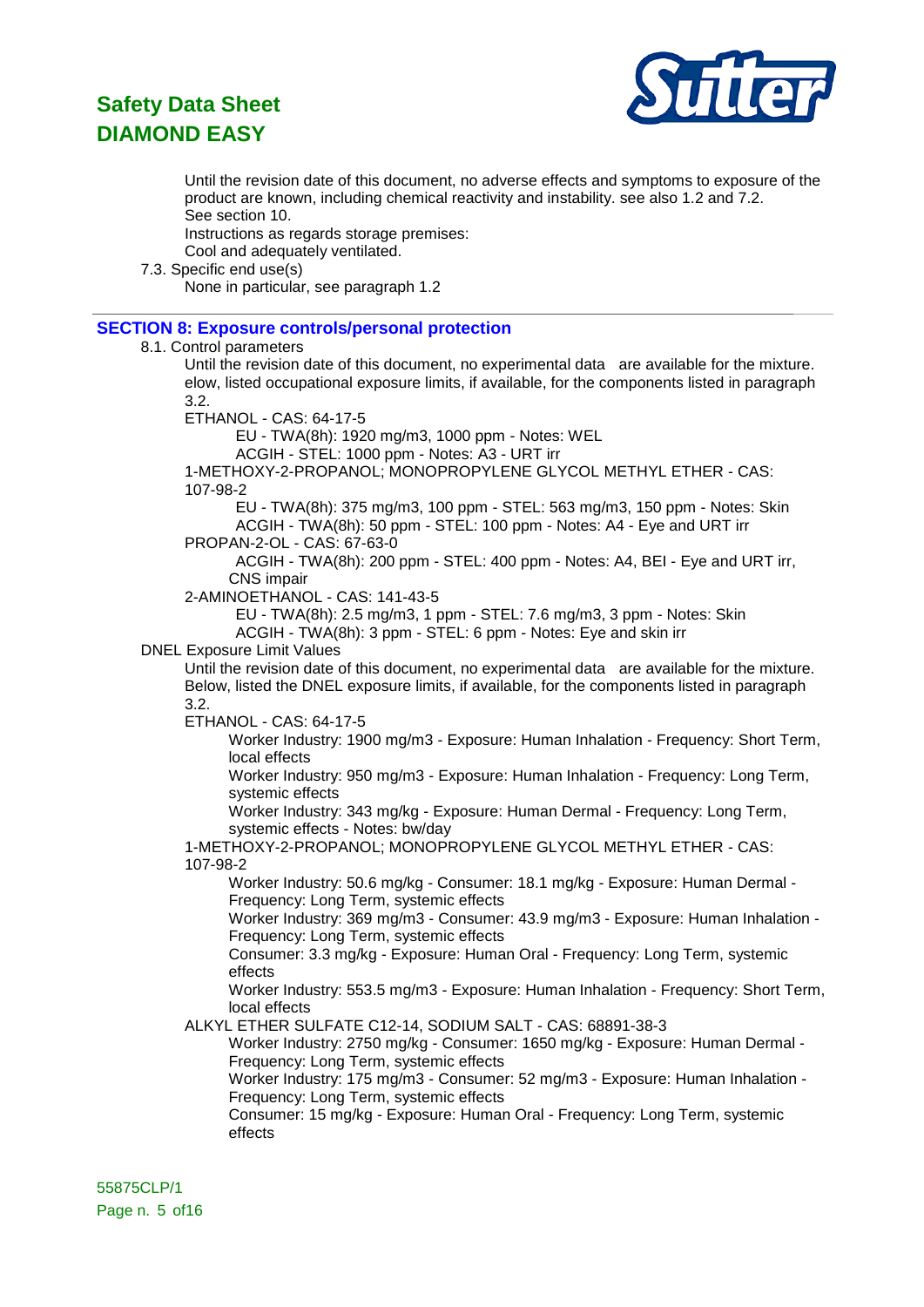

PROPAN-2-OL - CAS: 67-63-0 Worker Industry: 888 mg/kg - Consumer: 319 mg/kg - Exposure: Human Dermal - Frequency: Long Term, systemic effects Worker Industry: 500 mg/m3 - Consumer: 89 mg/m3 - Exposure: Human Inhalation - Frequency: Long Term, systemic effects Consumer: 26 mg/kg - Exposure: Human Oral - Frequency: Long Term, systemic effects 2-AMINOETHANOL - CAS: 141-43-5 Worker Industry: 1 mg/kg - Consumer: 0.24 mg/kg - Exposure: Human Dermal - Frequency: Long Term, systemic effects Worker Industry: 3.3 mg/m3 - Consumer: 2 mg/m3 - Exposure: Human Inhalation - Frequency: Long Term (repeated) Consumer: 3.75 mg/kg - Exposure: Human Oral - Frequency: Long Term, systemic effects PNEC Exposure Limit Values Until the revision date of this document, no experimental data are available for the mixture. Below, listed the PNEC exposure limits, if available, for the components listed in paragraph 3.2. ETHANOL - CAS: 64-17-5 Target: Marine water - Value: 0.79 mg/l Target: Fresh Water - Value: 0.96 mg/l Target: Marine water sediments - Value: 2.9 mg/kg Target: Soil (agricultural) - Value: 0.63 mg/kg Target: Freshwater sediments - Value: 3.6 mg/kg 1-METHOXY-2-PROPANOL; MONOPROPYLENE GLYCOL METHYL ETHER - CAS: 107-98-2 Target: Marine water - Value: 1 mg/l Target: Soil (agricultural) - Value: 4.59 mg/kg Target: Microorganisms in sewage treatments - Value: 100 mg/l Target: Marine water sediments - Value: 5.2 mg/kg Target: Freshwater sediments - Value: 52.3 mg/kg Target: Fresh Water - Value: 10 mg/l Target: Air - Value: 100 mg/l ALKYL ETHER SULFATE C12-14, SODIUM SALT - CAS: 68891-38-3 Target: Marine water - Value: 0.024 mg/l Target: Microorganisms in sewage treatments - Value: 10000 mg/l Target: Marine water sediments - Value: 0.09168 mg/kg Target: Soil (agricultural) - Value: 7.5 mg/kg Target: Freshwater sediments - Value: 0.9168 mg/kg PROPAN-2-OL - CAS: 67-63-0 Target: Microorganisms in sewage treatments - Value: 2251 mg/l Target: Marine water sediments - Value: 552 mg/kg Target: Soil (agricultural) - Value: 28 mg/kg Target: Marine water - Value: 140.9 mg/l 2-AMINOETHANOL - CAS: 141-43-5 Target: Marine water - Value: 0.0085 mg/l Target: Fresh Water - Value: 0.085 mg/l Target: Air - Value: 0.025 mg/l Target: Marine water sediments - Value: 0.0434 mg/kg Target: Soil (agricultural) - Value: 0.037 mg/kg 8.2. Exposure controls Eye protection: Use close fitting safety goggles, don't use eye lens.(EN 166) Protection for skin:

55875CLP/1 Page n. 6 of 16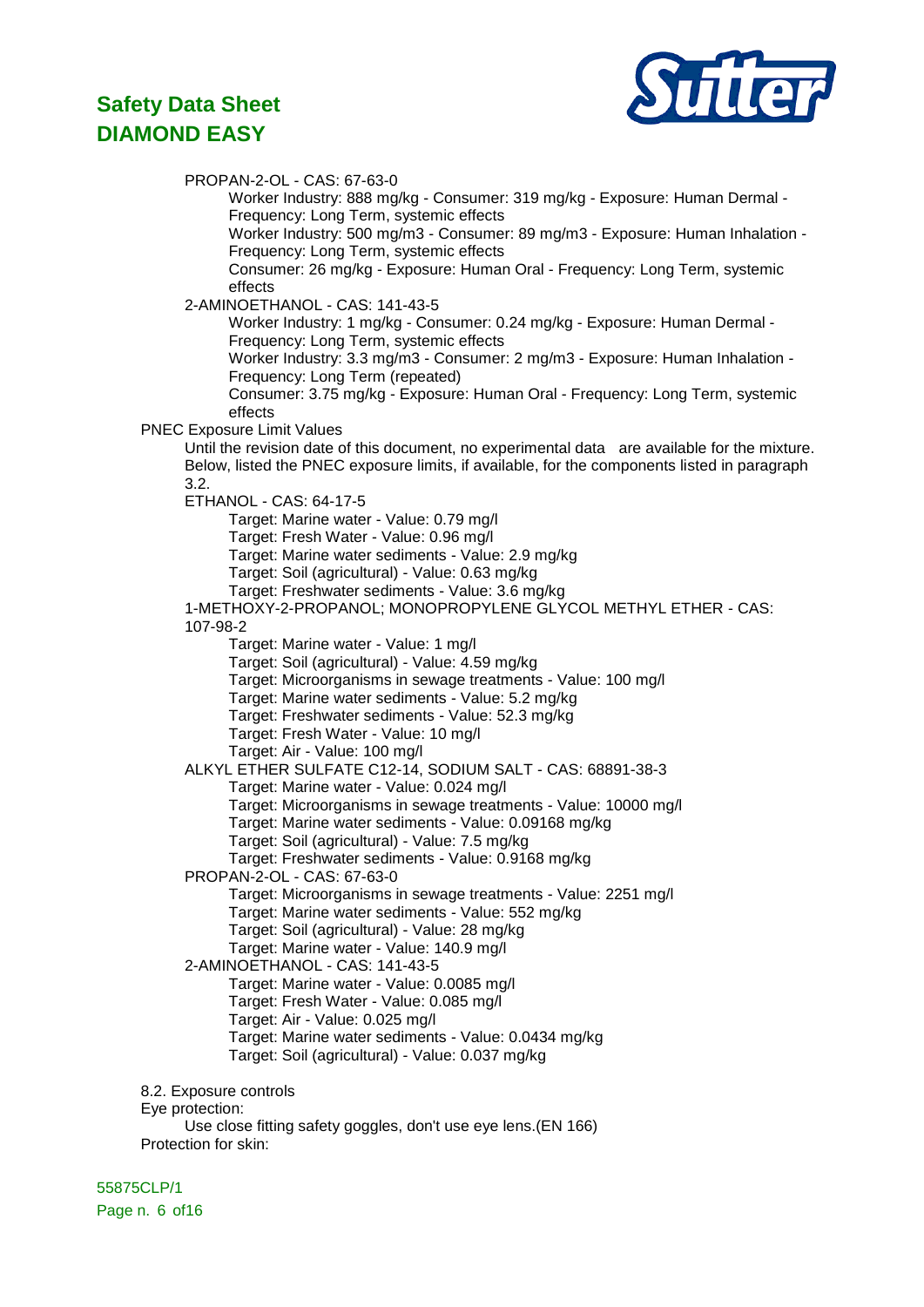

Use clothing that provides comprehensive protection to the skin, e.g. cotton, rubber, PVC or viton (EN 14605 in case of splashes or EN 13982 in case of dust)

Protection for hands:

Use protective gloves that provides comprehensive protection, e.g. P.V.C., neoprene or rubber. (EN 388 - EN 374 protection factor 6, corresponding to a breakthrough time >480 minutes).

Due to great diversity of types, observe the operating instructions of the manufacturer with respect to substances listed in paragraph 3.2.

#### Respiratory protection:

Not needed for normal use.

#### Thermal Hazards:

The product is flammable.

The product is not explosive - see paragraph 2.1. The product contains no explosive components.

Until the revision date of this document, no adverse effects and symptoms to exposure of the product are known, including chemical reactivity and instability.

Environmental exposure controls:

The product is not dangerous for the environment - see section 2.1.

Until the revision date of this document, no adverse effects and symptoms to exposure of the product are known, including chemical reactivity and instability.

Appropriate engineering controls:

No further technical checks suitable for your product under normal conditions. See also section 1.2, section 7 and Exposure Scenario - Annex I of this document.

### **SECTION 9: Physical and chemical properties**

9.1. Information on basic physical and chemical properties

| <b>Properties</b>                                | <b>Value</b>          | Method:                 | Notes:                                                                |
|--------------------------------------------------|-----------------------|-------------------------|-----------------------------------------------------------------------|
| Appearance and colour:                           | Clear liquid,<br>blue | Visual                  | $\overline{a}$                                                        |
| Odour:                                           | Apple vinegar         | Olfactory               | $\overline{a}$                                                        |
| Odour threshold:                                 | Evident               | Olfactory               | $-$                                                                   |
| pH:                                              | < 11,4                | Instrumental<br>control | $-$                                                                   |
| Melting point / freezing<br>point:               | <b>Not Relevant</b>   | $-$                     | Parameter not relevant for the<br>type of product                     |
| Initial boiling point and<br>boiling range:      | $>=100^{\circ}C$      | $-$                     | Estimated value on chemical /<br>physical properties of<br>components |
| Flash point:                                     | 29 °C                 | <b>EN ISO 3679</b>      |                                                                       |
| Evaporation rate:                                | Not Relevant          |                         | Parameter not relevant for the<br>type of product                     |
| Solid/gas flammability:                          | Not Relevant          | $-$                     | Parameter not relevant for the<br>type of product                     |
| Upper/lower flammability<br>or explosive limits: | Not Relevant          | $-$                     | Parameter not relevant for the<br>type of product                     |
| Vapour pressure:                                 | Not Relevant          | $\overline{a}$          | Parameter not relevant for the<br>type of product                     |
| Vapour density:                                  | Not Relevant          | $\overline{a}$          | Parameter not relevant for the<br>type of product                     |
| Relative density:                                | $0.961$ g/ml          | Instrumental<br>control | $\overline{a}$                                                        |
| Solubility in water:                             | Total                 | --                      | Internal tests                                                        |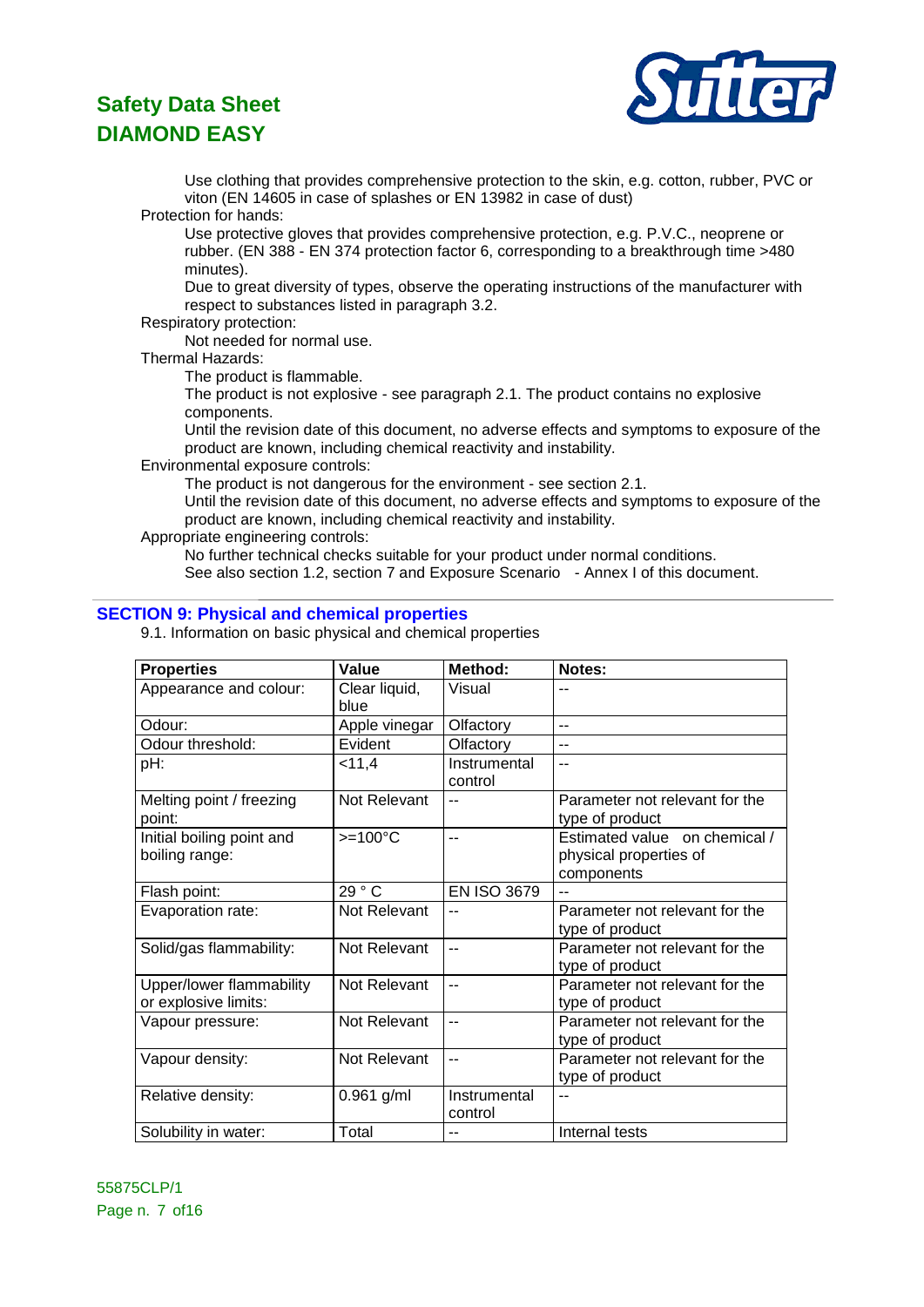

| Solubility in oil:         | Partial           | --  | Internal tests                  |
|----------------------------|-------------------|-----|---------------------------------|
| Partition coefficient      | < 1000            | --  | Value estimated based on the    |
| (n-octanol/water):         |                   |     | solubility of the mixture.      |
| Auto-ignition temperature: | Not Relevant      | $-$ | Parameter not relevant for the  |
|                            |                   |     | type of product                 |
| Decomposition              | Not Relevant      | $-$ | Parameter not relevant for the  |
| temperature:               |                   |     | type of product                 |
| Viscosity:                 | $< 10 \text{ cP}$ |     | Estimated indicative value. Not |
|                            |                   |     | viscous mixture.                |
| Explosive properties:      | Not Relevant      | $-$ | Parameter not relevant for      |
|                            |                   |     | product composition.            |
| Oxidizing properties:      | Not Relevant      | --  | Parameter not relevant for      |
|                            |                   |     | product composition.            |

#### 9.2. Other information

| <b>Properties</b>                              | Value        | Method: | Notes:                                            |
|------------------------------------------------|--------------|---------|---------------------------------------------------|
| Miscibility:                                   | Not Relevant | $\sim$  | Parameter not relevant for the<br>type of product |
| Fat Solubility:                                | Not Relevant | $\sim$  | Parameter not relevant for the<br>type of product |
| Conductivity:                                  | Not Relevant | $\sim$  | Parameter not relevant for the<br>type of product |
| <b>Substance Groups</b><br>relevant properties | Not Relevant | $\sim$  | Parameter not relevant for the<br>type of product |

### **SECTION 10: Stability and reactivity**

10.1. Reactivity

Until the revision date of this document, no adverse effects and symptoms to exposure of the product are known, including chemical reactivity and instability.

- 10.2. Chemical stability Until the revision date of this document, no adverse effects and symptoms to exposure of the product are known, including chemical reactivity and instability.
- 10.3. Possibility of hazardous reactions

Until the revision date of this document, no adverse effects and symptoms to exposure of the product are known, including chemical reactivity and instability. See also scetion 7.2.

10.4. Conditions to avoid

Avoid direct sunlight and exposure to heat sources.

Different uses than recommended. Do not use in combination with other products. See also 1.2 and 7.2

10.5. Incompatible materials

Until the revision date of this document, no adverse effects and symptoms to exposure of the product are known, including chemical reactivity and instability. see also 1.2 and 7.2.

10.6. Hazardous decomposition products

Until the revision date of this document, no adverse effects and symptoms to exposure of the product are known, including chemical reactivity and instability.

### **SECTION 11: Toxicological information**

11.1. Information on toxicological effects Toxicological information of the product:

55875CLP/1 Page n. 8 of 16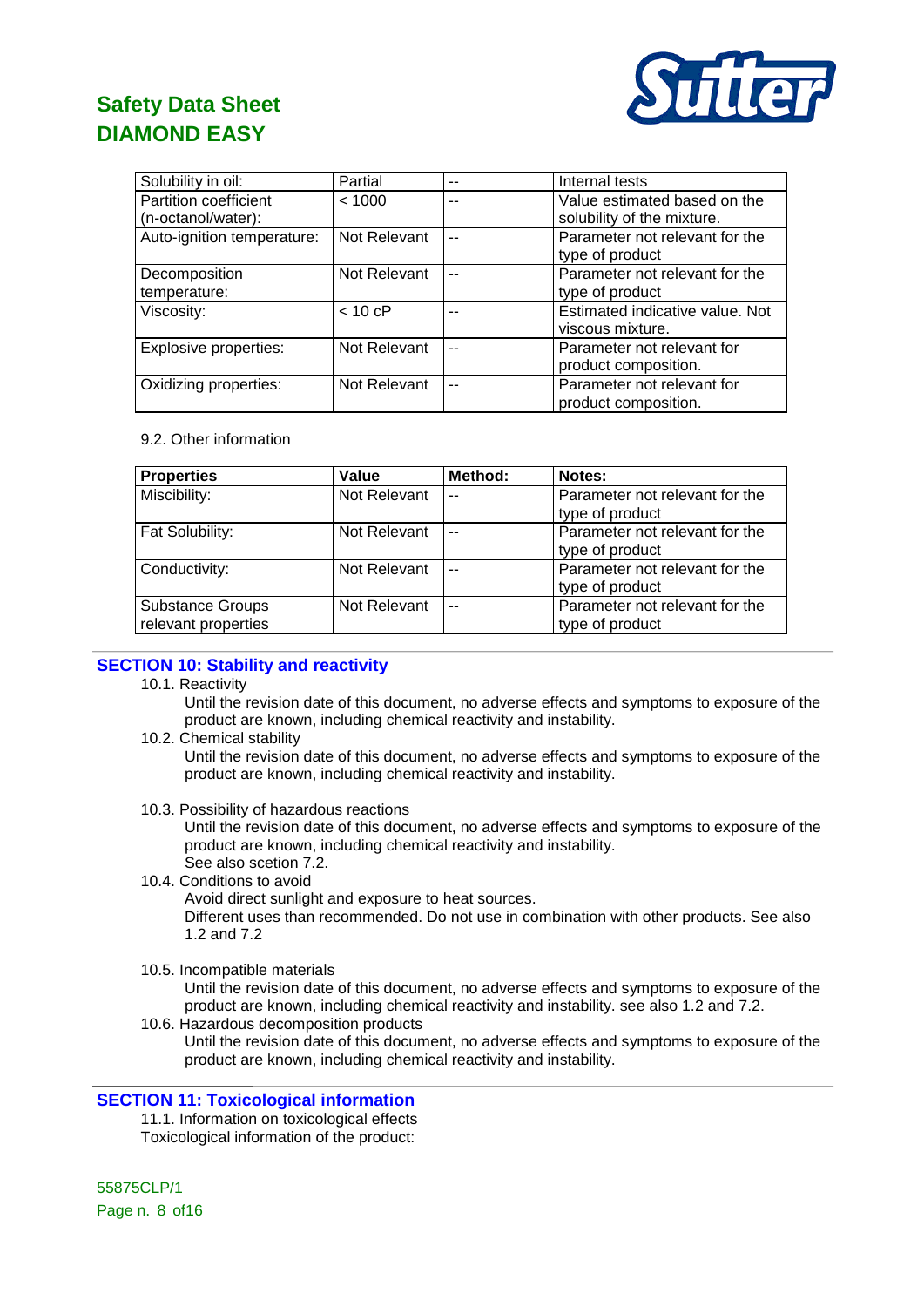

DIAMOND EASY a) acute toxicity Not classified Based on available data, the classification criteria are not met b) skin corrosion/irritation Not classified Based on available data, the classification criteria are not met c) serious eye damage/irritation The product is classified: Eye Irrit. 2 H319 d) respiratory or skin sensitisation Not classified Based on available data, the classification criteria are not met e) germ cell mutagenicity Not classified Based on available data, the classification criteria are not met f) carcinogenicity Not classified Based on available data, the classification criteria are not met g) reproductive toxicity Not classified Based on available data, the classification criteria are not met h) STOT-single exposure Not classified Based on available data, the classification criteria are not met i) STOT-repeated exposure Not classified Based on available data, the classification criteria are not met j) aspiration hazard Not classified Based on available data, the classification criteria are not met Toxicological information of the main substances found in the product: Below are reported, if available, the toxicological information of the components listed in paragraph 3.2. ETHANOL - CAS: 64-17-5 a) acute toxicity: Test: LD50 - Route: Oral - Species: Rat > 6200 mg/kg - Source: OECD401 Test: LC50 - Route: Inhalation - Species: Rat > 50 mg/m3 - Source: OECD403 Test: LD50 - Route: Skin - Species: Rabbit = 20 g/kg c) serious eye damage/irritation: Test: Eye Irritant Positive - Source: OECD405 - Notes: Conc. >=50% 1-METHOXY-2-PROPANOL; MONOPROPYLENE GLYCOL METHYL ETHER - CAS: 107-98-2 a) acute toxicity: Test: LD50 - Route: Oral - Species: Rat = 4016 mg/kg Test: LD50 - Route: Skin - Species: Rabbit > 2000 mg/kg Test: LC50 - Route: Inhalation - Species: Rat > 25.8 mg/l - Duration: 6h b) skin corrosion/irritation: Test: Skin Irritant - Route: Skin - Species: Rat Negative - Source: OECD 404 d) respiratory or skin sensitisation: Test: NOAEC - Route: Skin - Species: Rabbit > 1000 mg/kg - Source: OECD 410 - Notes: bw/day Test: NOAEC - Route: Inhalation - Species: Rabbit = 1000 ppm - Source: OECD 413 - Notes: bw/day f) carcinogenicity: Test: NOAEC - Species: Mouse = 3000 ppm

55875CLP/1 Page n. 9 of 16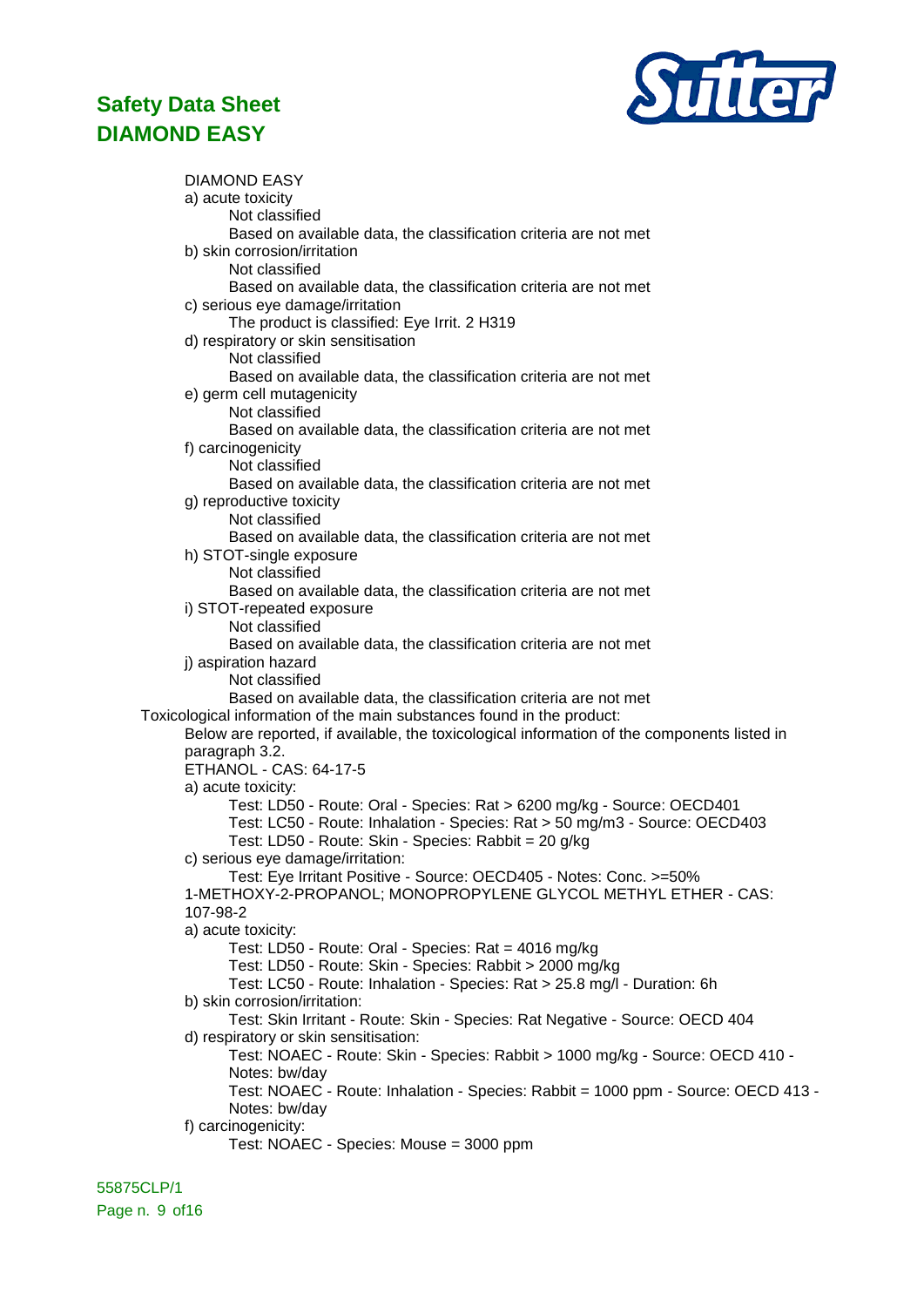

g) reproductive toxicity: Test: NOAEC - Species: Rat = 1500 ppm - Source: OECD 414 ALKYL ETHER SULFATE C12-14, SODIUM SALT - CAS: 68891-38-3 a) acute toxicity: Test: LD50 - Route: Skin - Species: Rabbit > 5000 mg/kg - Source: OECD 402 Test: LD50 - Route: Oral - Species: Rat > 5000 mg/kg - Source: OECD 401 b) skin corrosion/irritation: Test: Skin Irritant - Route: Skin - Species: Rabbit Positive - Source: OECD 404 c) serious eye damage/irritation: Test: Eye Corrosive - Species: Rabbit Positive - Source: OECD 405 d) respiratory or skin sensitisation: Test: Skin or Resp. Sensitization Negative - Source: OECD 406 e) germ cell mutagenicity: Test: Mutagenesis Negative - Source: Ames Test PROPAN-2-OL - CAS: 67-63-0 a) acute toxicity: Test: LD50 - Route: Oral - Species: Rat > 5000 mg/kg Test: LC50 - Route: Inhalation - Species: Rat > 10000 ppm - Duration: 6h Test: LD50 - Route: Skin - Species: Rabbit > 5000 mg/kg b) skin corrosion/irritation: Test: Skin Irritant - Route: Skin - Species: Rabbit No - Source: OECD 404 c) serious eye damage/irritation: Test: Eye Corrosive - Species: Rabbit Yes - Source: OECD 405 d) respiratory or skin sensitisation: Test: Skin or Resp. Sensitization Negative e) germ cell mutagenicity: Test: Mutagenesis Negative g) reproductive toxicity: Test: NOAEL - Route: Oral - Species: Rabbit = 480 mg/kg 2-AMINOETHANOL - CAS: 141-43-5 a) acute toxicity: Test: LD50 - Route: Oral - Species: Rat = 1089 mg/kg - Source: OECD 401 Test: LD50 - Route: Skin - Species: Rabbit = 2504 mg/kg - Source: OECD 402 Test: LC50 - Route: Inhalation - Species: Rat > 1.3 mg/l - Duration: 6h b) skin corrosion/irritation: Test: Skin Corrosive - Route: Skin - Species: Rabbit Positive c) serious eye damage/irritation: Test: Eye Corrosive - Species: Rabbit Positive d) respiratory or skin sensitisation: Test: Skin or Resp. Sensitization Negative e) germ cell mutagenicity: Test: Mutagenesis Negative

### **SECTION 12: Ecological information**

#### 12.1. Toxicity

Adopt good working practices, so that the product is not released into the environment. Until the revision date of this document, are not available experimental data on the mixture. Below are reported, if available, the eco-toxicological information of the components listed in paragraph 3.2.

#### DIAMOND EASY

Not classified for environmental hazards

Based on available data, the classification criteria are not met

ETHANOL - CAS: 64-17-5

a) Aquatic acute toxicity:

55875CLP/1 Page n. 10 of16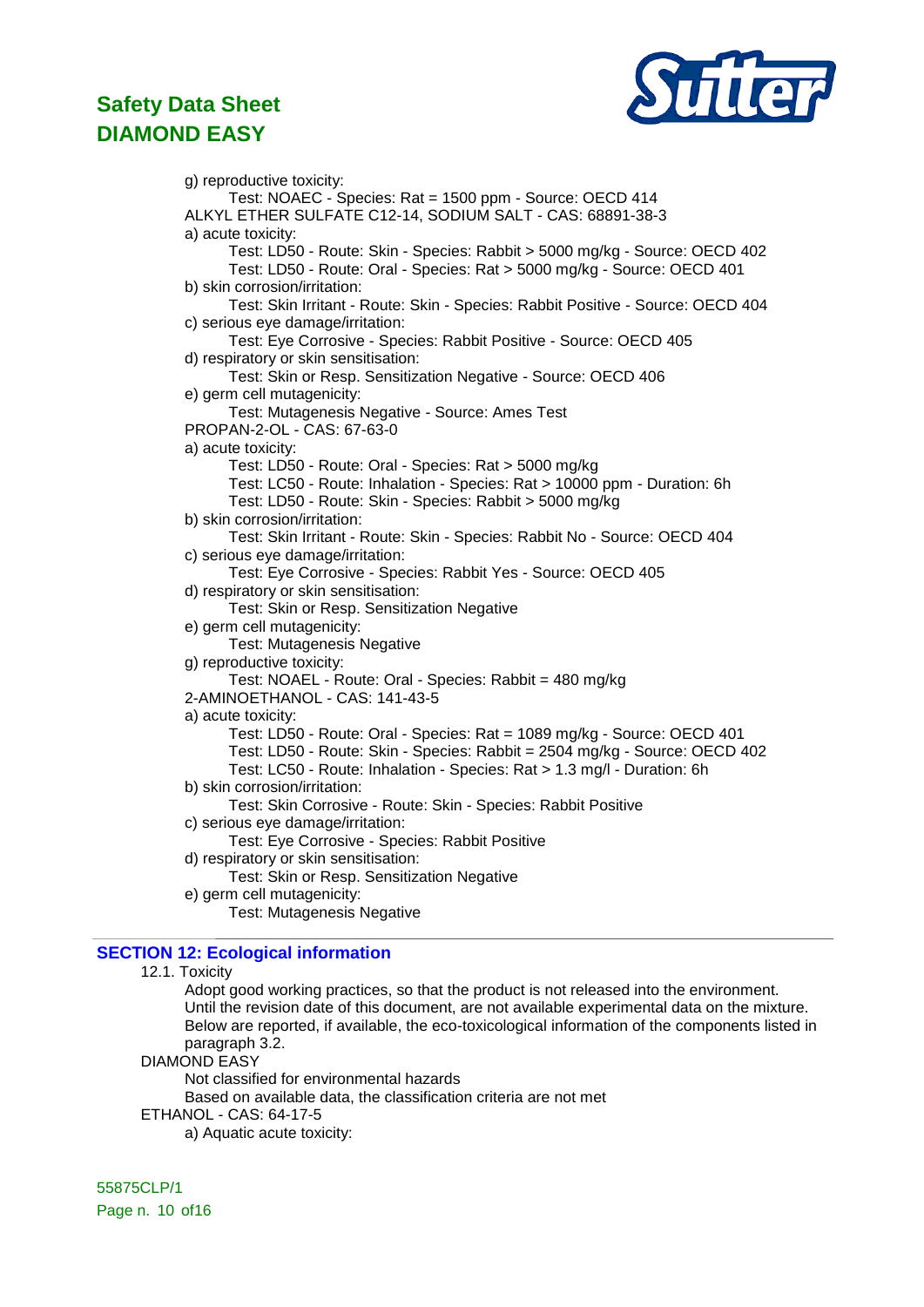

Endpoint: EC50 - Species: Algae = 275 mg/l - Duration h: 72 - Notes: Chlorella vulgaris Endpoint: LC50 - Species: Fish = 13000 mg/l - Duration h: 96 - Notes: Salmo gairdneri Endpoint: EC50 - Species: Daphnia = 12340 mg/l - Duration h: 48 - Notes: Daphnia magna 1-METHOXY-2-PROPANOL; MONOPROPYLENE GLYCOL METHYL ETHER - CAS: 107-98-2 a) Aquatic acute toxicity: Endpoint: LC50 - Species: Fish > 1000 mg/l - Duration h: 96 - Notes: Onchorynchus mykiss Endpoint: EC50 - Species: Daphnia > 21100 mg/l - Duration h: 48 - Notes: Daphnia magna Endpoint: EC50 - Species: Algae > 1000 mg/l - Duration h: 168 - Notes: Selenastrum capricornutum ALKYL ETHER SULFATE C12-14, SODIUM SALT - CAS: 68891-38-3 a) Aquatic acute toxicity: Endpoint: LC50 - Species: Fish > 10 mg/l - Notes: Leuciscus idus Endpoint: EC50 - Species: Daphnia > 10 mg/l - Notes: Daphnia magna Endpoint: EC50 - Species: Algae > 100 mg/l - Notes: Scenedesmus subspicatus b) Aquatic chronic toxicity: Endpoint: NOEC - Species: Fish > 1 mg/l - Notes: Leuciscus idus Endpoint: NOEC - Species: Daphnia > 0.1 mg/l - Notes: Daphnia magna c) Bacteria toxicity: Endpoint: EC0 - Species: Microorganisms / Effect on activated sludge: > 100 mg/l - Notes: Pseudomonas putida PROPAN-2-OL - CAS: 67-63-0 a) Aquatic acute toxicity: Endpoint: LC50 - Species: Fish = 9640 mg/l - Duration h: 48 - Notes: Pimephales promelas Endpoint: EC50 - Species: Daphnia > 1000 mg/l - Duration h: 24 - Notes: Daphnia magna Endpoint: EC50 - Species: Algae = 1800 mg/l - Duration h: 168 - Notes: Scenedesmus quadricauda 2-AMINOETHANOL - CAS: 141-43-5 a) Aquatic acute toxicity: Endpoint: LC50 - Species: Fish = 349 mg/l - Duration h: 96 - Notes: Cyprinus carpio Endpoint: LC50 - Species: Fish = 170 mg/l - Duration h: 96 - Notes: Carassius auratus Endpoint: EC50 - Species: Daphnia = 65 mg/l - Duration h: 48 - Notes: Daphnia magna Endpoint: EC50 - Species: Algae = 2.5 mg/l - Duration h: 72 - Notes: Selenastrum capricornutum Endpoint: EC50 - Species: Algae = 22 mg/l - Duration h: 72 - Notes: Scenedesmus subspicatus Endpoint: NOEC - Species: Algae = 1 mg/l - Duration h: 72 - Notes: Selenastrum capricornutum b) Aquatic chronic toxicity: Endpoint: NOEC - Species: Fish = 1.24 mg/l - Duration h: 984 - Notes: Oryzias latipes Endpoint: NOEC - Species: Daphnia = 0.85 mg/l - Duration h: 504 - Notes: Daphnia magna c) Bacteria toxicity: Endpoint: EC50 - Species: Microorganisms / Effect on activated sludge: = 110 mg/l - Duration h: 16 - Notes: Pseudomonas putida 12.2. Persistence and degradability Until the revision date of this document, are not available experimental data on the mixture. Below are reported, if available, the eco-toxicological information of the components listed in paragraph 3.2. ETHANOL - CAS: 64-17-5 Biodegradability: Readily biodegradable

55875CLP/1 Page n. 11 of16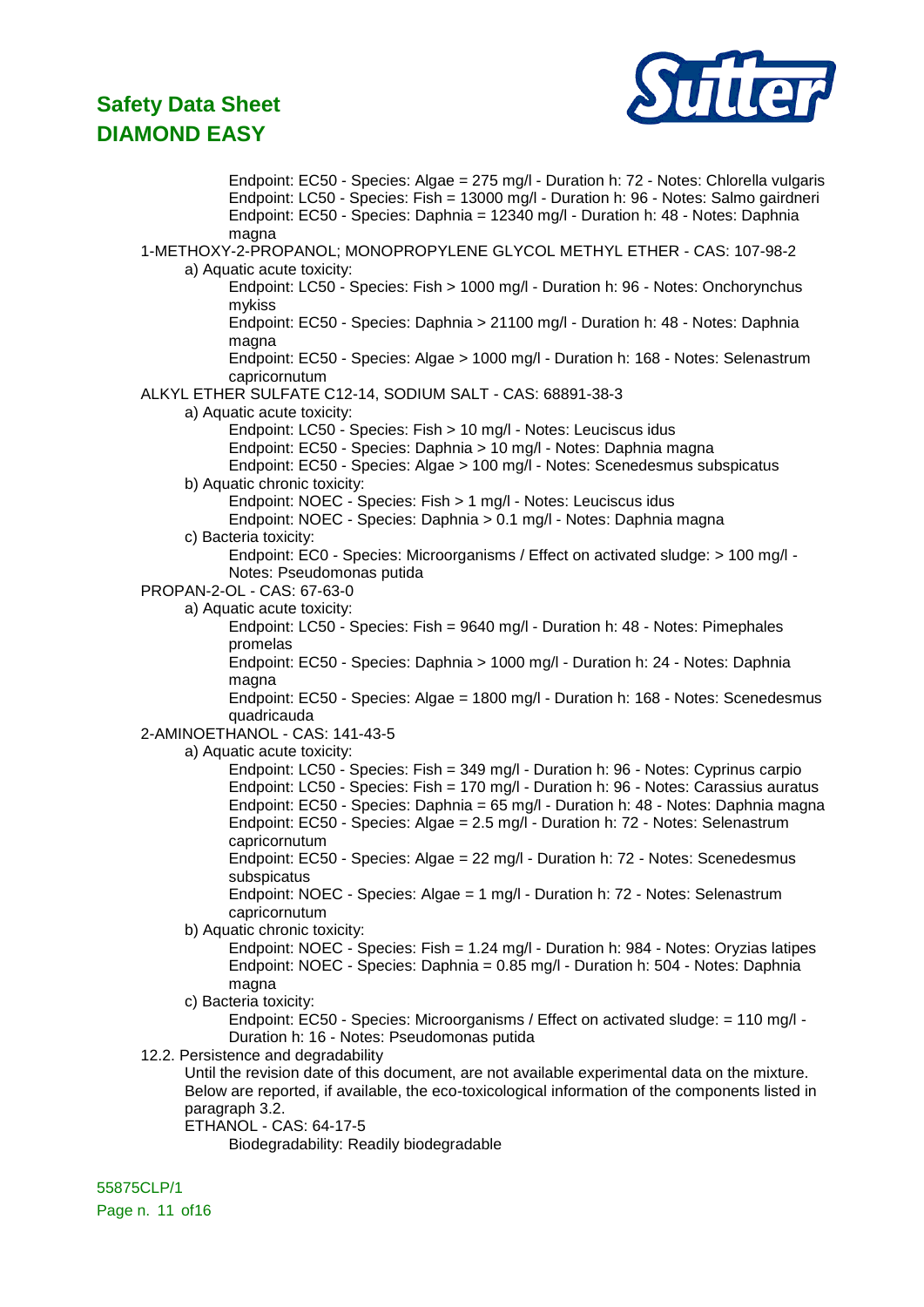

1-METHOXY-2-PROPANOL; MONOPROPYLENE GLYCOL METHYL ETHER - CAS: 107-98-2

Biodegradability: Readily biodegradable - Duration: 28 days - %: 96 - Notes: Test OECD 301

ALKYL ETHER SULFATE C12-14, SODIUM SALT - CAS: 68891-38-3 Biodegradability: Readily biodegradable

2-AMINOETHANOL - CAS: 141-43-5

Biodegradability: Readily biodegradable - Test: OECD 301A - Duration: 21 days - Notes: 90%

The surfactant(s) contained in this preparation complies with the biodegradability criteria laid down in Regulation (EC) No 648/2004 on detergents. All supporting data are kept available to the competent authorities of the Member States and will be provided to those authorities if they so request or at the request of a detergent manufacturer.

12.3. Bioaccumulative potential

Until the revision date of this document, are not available experimental data on the mixture. Below are reported, if available, the eco-toxicological information of the components listed in paragraph 3.2.

ETHANOL - CAS: 64-17-5

Bioaccumulation: Slightly bioaccumulative - Test: Kow - Partition coefficient -0.31 1-METHOXY-2-PROPANOL; MONOPROPYLENE GLYCOL METHYL ETHER - CAS: 107-98-2

Bioaccumulation: Slightly bioaccumulative - Test: BCF - Bioconcentrantion factor - Notes: <100

2-AMINOETHANOL - CAS: 141-43-5

Bioaccumulation: Slightly bioaccumulative

12.4. Mobility in soil

Until the revision date of this document, are not available experimental data on the mixture. Below are reported, if available, the eco-toxicological information of the components listed in paragraph 3.2.

1-METHOXY-2-PROPANOL; MONOPROPYLENE GLYCOL METHYL ETHER - CAS: 107-98-2

Mobility in soil: Mobile

- 12.5. Results of PBT and vPvB assessment
- vPvB Substances: None PBT Substances: None
- 12.6. Other adverse effects

Until the revision date of this document, unknown adverse effects and symptoms towards the environment.

### **SECTION 13: Disposal considerations**

13.1. Waste treatment methods

Recover, if possible. Send to authorised disposal plants or for incineration under controlled conditions. In so doing, comply with the local and national regulations currently in force. Do not discharge into the ground or into drains. See also section 6

### **SECTION 14: Transport information**



55875CLP/1 Page n. 12 of16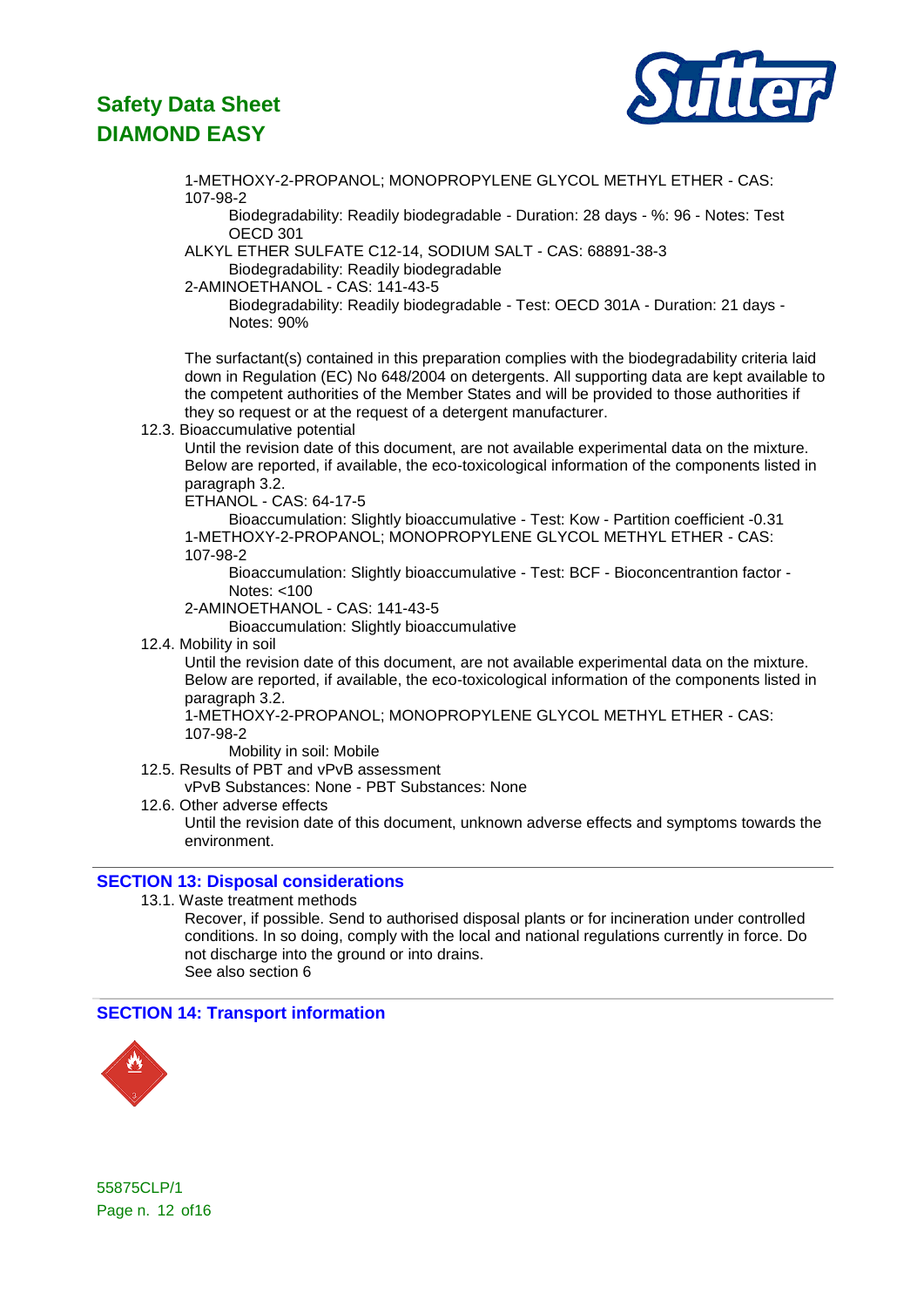

| 14.1. UN number                                                          |                                                          |  |  |  |
|--------------------------------------------------------------------------|----------------------------------------------------------|--|--|--|
| <b>ADR-UN Number:</b>                                                    | 1993                                                     |  |  |  |
| IATA-UN Number:                                                          | 1993                                                     |  |  |  |
| <b>IMDG-UN Number:</b>                                                   | 1993                                                     |  |  |  |
| 14.2. UN proper shipping name                                            |                                                          |  |  |  |
| <b>ADR-Shipping Name:</b>                                                | FLAMMABLE LIQUID, N.O.S. (ethanol,                       |  |  |  |
|                                                                          | 1-methoxy-2-propanol; monopropylene glycol methyl ether) |  |  |  |
| IATA-Shipping Name:                                                      | FLAMMABLE LIQUID, N.O.S. (ethanol,                       |  |  |  |
|                                                                          | 1-methoxy-2-propanol; monopropylene glycol methyl ether) |  |  |  |
| <b>IMDG-Shipping Name:</b>                                               | FLAMMABLE LIQUID, N.O.S. (ethanol,                       |  |  |  |
|                                                                          | 1-methoxy-2-propanol; monopropylene glycol methyl ether) |  |  |  |
| 14.3. Transport hazard class(es)                                         |                                                          |  |  |  |
| ADR-Class:                                                               | 3                                                        |  |  |  |
| ADR-Label                                                                | 3                                                        |  |  |  |
| ADR - Hazard identification number:                                      | 30                                                       |  |  |  |
| IATA-Class:                                                              | 3                                                        |  |  |  |
| IATA-Label:                                                              | 3                                                        |  |  |  |
| IMDG-Class:                                                              | 3                                                        |  |  |  |
| <b>IMDG-Label</b>                                                        | 3                                                        |  |  |  |
| 14.4. Packing group                                                      |                                                          |  |  |  |
| <b>ADR-Packing Group:</b>                                                | III                                                      |  |  |  |
| IATA-Packing group:                                                      | III                                                      |  |  |  |
| IMDG-Packing group:                                                      | $\mathbf{III}$                                           |  |  |  |
| 14.5. Environmental hazards                                              |                                                          |  |  |  |
| <b>ADR-Enviromental Pollutant:</b>                                       | No                                                       |  |  |  |
| IMDG-Marine pollutant:                                                   | <b>No</b>                                                |  |  |  |
| 14.6. Special precautions for user                                       |                                                          |  |  |  |
| <b>ADR-Subsidiary risks:</b>                                             |                                                          |  |  |  |
| ADR-S.P.:                                                                | 274 601                                                  |  |  |  |
| ADR-Transport category (Tunnel restriction code): D/E                    |                                                          |  |  |  |
| IATA-Passenger Aircraft:                                                 | 355                                                      |  |  |  |
| IATA-Subsidiary risks:                                                   |                                                          |  |  |  |
| IATA-Cargo Aircraft:                                                     | 366                                                      |  |  |  |
| IATA-S.P.:                                                               |                                                          |  |  |  |
| IATA-ERG:                                                                | 3L                                                       |  |  |  |
| IMDG-S.P.:                                                               | 223 274 955                                              |  |  |  |
| IMDG-EmS:                                                                | F-E<br>,S-E                                              |  |  |  |
| IMDG-Subsidiary risks:                                                   |                                                          |  |  |  |
| IMDG-Stowage and handling:                                               | Category A                                               |  |  |  |
| IMDG-Segregation:                                                        |                                                          |  |  |  |
| 14.7. Transport in bulk according to Annex II of Marpol and the IBC Code |                                                          |  |  |  |
| Not applicable                                                           |                                                          |  |  |  |

### **SECTION 15: Regulatory information**

15.1. Safety, health and environmental regulations/legislation specific for the substance or mixture Dir. 98/24/EC (Risks related to chemical agents at work) Dir. 2000/39/EC (Occupational exposure limit values) Regulation (EC) n. 1907/2006 (REACH) Regulation (EC) n. 1272/2008 (CLP) Regulation (EC) n. 790/2009 (ATP 1 CLP) and (EU) n. 758/2013 Regulation (EU) 2015/830 Regulation (EU) n. 286/2011 (ATP 2 CLP) Regulation (EU) n. 618/2012 (ATP 3 CLP) Regulation (EU) n. 487/2013 (ATP 4 CLP)

55875CLP/1 Page n. 13 of16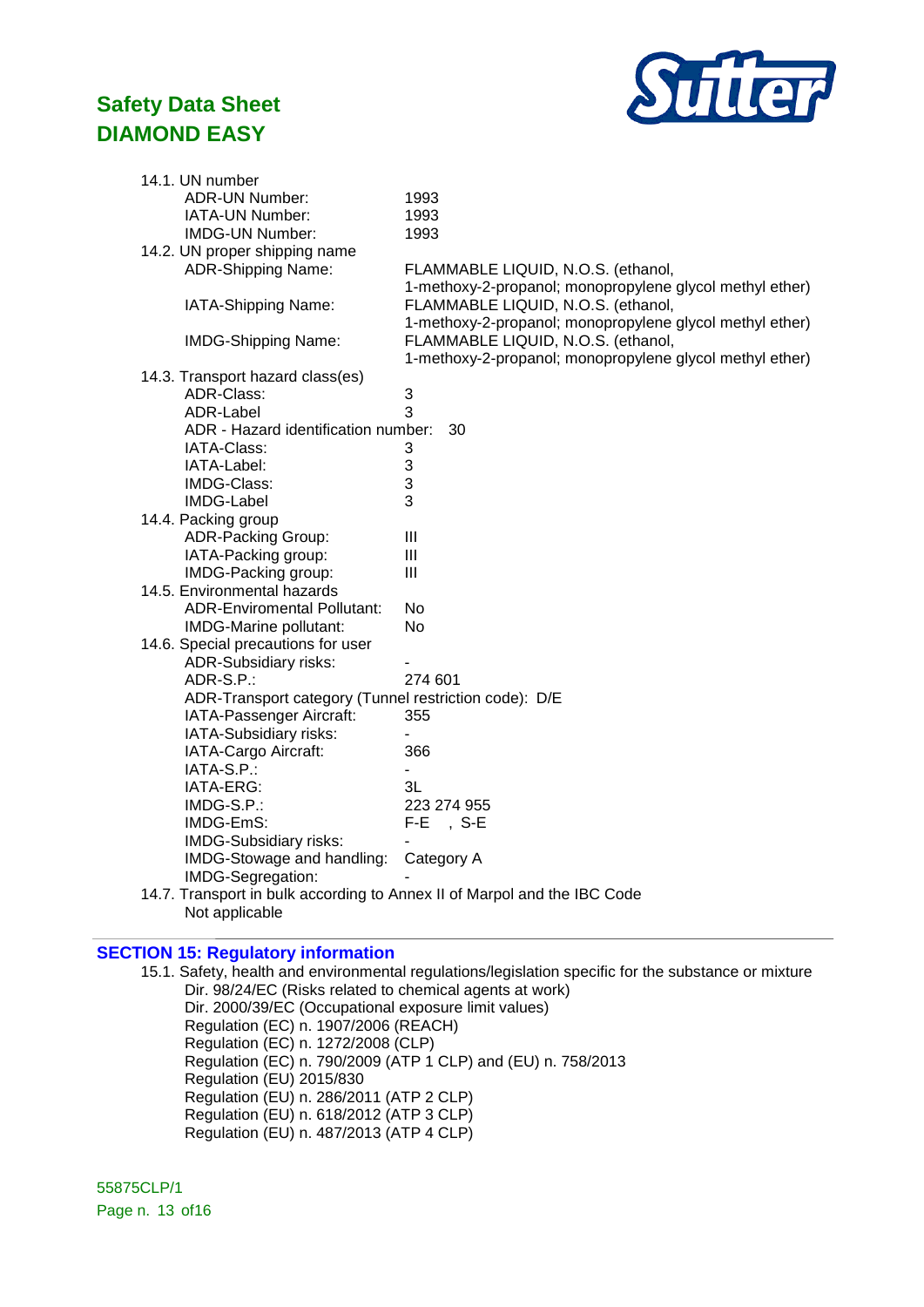

Regulation (EU) n. 944/2013 (ATP 5 CLP) Regulation (EU) n. 605/2014 (ATP 6 CLP) Regulation (EU) n. 2015/1221 (ATP 7 CLP) Restrictions related to the product or the substances contained according to Annex XVII Regulation (EC) 1907/2006 (REACH) and subsequent modifications: None Where applicable, refer to the following regulatory provisions : Directive 2012/18/EU (Seveso III) Regulation (EC) nr 648/2004 (detergents). Dir. 2004/42/EC (VOC directive) Provisions related to directive EU 2012/18 (Seveso III): Seveso III category according to Annex 1, part 1 Product belongs to category: P5c

15.2. Chemical safety assessment No, for instructions on safe mangling you see Sections 7 and 8 and the exposure scenario - Annex I of this document.

### **SECTION 16: Other information**

Full text of phrases referred to in Section 3:

- H225 Highly flammable liquid and vapour.
- H319 Causes serious eye irritation.
- H226 Flammable liquid and vapour.
- H336 May cause drowsiness or dizziness.
- H315 Causes skin irritation.
- H412 Harmful to aquatic life with long lasting effects.
- H318 Causes serious eye damage.
- H314 Causes severe skin burns and eye damage.
- H302 Harmful if swallowed.
- H332 Harmful if inhaled.
- H312 Harmful in contact with skin.
- H335 May cause respiratory irritation.

| <b>Hazard class and</b> | Code         | <b>Description</b>                                |
|-------------------------|--------------|---------------------------------------------------|
| hazard category         |              |                                                   |
| Flam. Liq. 2            | 2.6/2        | Flammable liquid, Category 2                      |
| Flam. Liq. 3            | 2.6/3        | Flammable liquid, Category 3                      |
| Acute Tox. 4            | 3.1/4/Dermal | Acute toxicity (dermal), Category 4               |
| Acute Tox. 4            | 3.1/4/Inhal  | Acute toxicity (inhalation), Category 4           |
| Acute Tox. 4            | 3.1/4/Oral   | Acute toxicity (oral), Category 4                 |
| Skin Corr. 1B           | 3.2/1B       | Skin corrosion, Category 1B                       |
| Skin Irrit, 2           | 3.2/2        | Skin irritation, Category 2                       |
| Eye Dam. 1              | 3.3/1        | Serious eye damage, Category 1                    |
| Eye Irrit. 2            | 3.3/2        | Eye irritation, Category 2                        |
| STOT SE3                | 3.8/3        | Specific target organ toxicity - single exposure, |
|                         |              | Category 3                                        |
| Aquatic Chronic 3       | 4.1/C3       | Chronic (long term) aquatic hazard, category 3    |

Classification and procedure used to derive the classification for mixtures according to Regulation (EC) 1272/2008 [CLP]: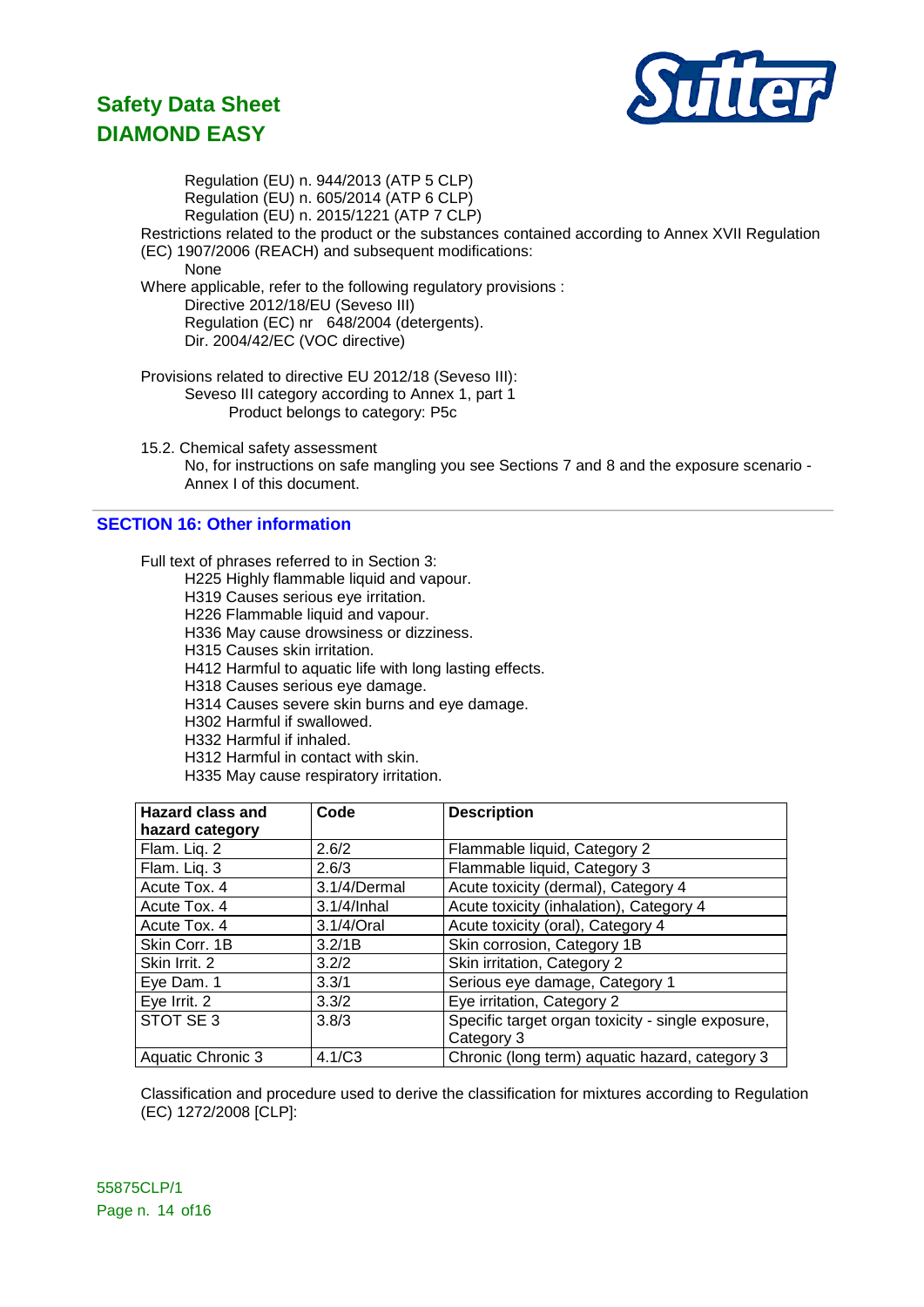

| <b>Classification according to Regulation (EC) Nr.</b><br>1272/2008 | <b>Classification procedure</b> |
|---------------------------------------------------------------------|---------------------------------|
| Flam. Lig. 3, H226                                                  | On basis of test data           |
| Eye Irrit. 2, H319                                                  | Calculation method              |

This document was prepared by a competent person who has received appropriate training. Main bibliographic sources:

ECDIN - Environmental Chemicals Data and Information Network - Joint Research Centre, Commission of the European Communities

SAX's DANGEROUS PROPERTIES OF INDUSTRIAL MATERIALS - Eight Edition - Van Nostrand Reinold

The information contained herein is based on our state of knowledge at the above-specified date. It refers solely to the product indicated and constitutes no guarantee of particular quality. It is the duty of the user to ensure that this information is appropriate and complete with respect to the specific use intended.

This MSDS cancels and replaces any preceding release.

| ADR:              | European Agreement concerning the International Carriage of                |
|-------------------|----------------------------------------------------------------------------|
|                   | Dangerous Goods by Road.                                                   |
| CAS:              | Chemical Abstracts Service (division of the American Chemical<br>Society). |
| CLP:              | Classification, Labeling, Packaging.                                       |
| DNEL:             | Derived No Effect Level.                                                   |
| EC0/10/20/50/100: | Effective concentration, for 0/10/20/50/100 percent of test                |
|                   | population.                                                                |
| EINECS:           | European Inventory of Existing Commercial Chemical<br>Substances.          |
| GefStoffVO:       | Ordinance on Hazardous Substances, Germany.                                |
| GHS:              | Globally Harmonized System of Classification and Labeling of<br>Chemicals. |
| IATA:             | International Air Transport Association.                                   |
| IATA-DGR:         | Dangerous Goods Regulation by the "International Air                       |
|                   |                                                                            |
| ICAO:             | Transport Association" (IATA).                                             |
|                   | International Civil Aviation Organization.                                 |
| ICAO-TI:          | Technical Instructions by the "International Civil Aviation                |
|                   | Organization" (ICAO).                                                      |
| IMDG:             | International Maritime Code for Dangerous Goods.                           |
| INCI:             | International Nomenclature of Cosmetic Ingredients.                        |
| KSt:              | Explosion coefficient.                                                     |
| LC0/10/20/50/100: | Lethal concentration, for 0/10/20/50/100 percent of test<br>population.    |
| LD0/10/20/50/100: | Lethal dose, for 0/10/20/50/100 percent of test population.                |
| NOEC:             | No Observed Effect Concentration                                           |
| NOAEL(R)/NOAEC:   | No Observed Adverse Effect Level(Repeated)/Concentration                   |
| OECD:             | Organisation for Economic Co-operation and Development                     |
| PNEC:             | Predicted No Effect Concentration.                                         |
| RID:              | Regulation Concerning the International Transport of                       |
|                   | Dangerous Goods by Rail.                                                   |
| STEL:             | Short Term Exposure limit.                                                 |
| STOT:             |                                                                            |
|                   | Specific Target Organ Toxicity.                                            |
| TLV:              | Threshold Limiting Value.                                                  |
| TWA:              | Time-weighted average                                                      |
| WGK:              | German Water Hazard Class.                                                 |